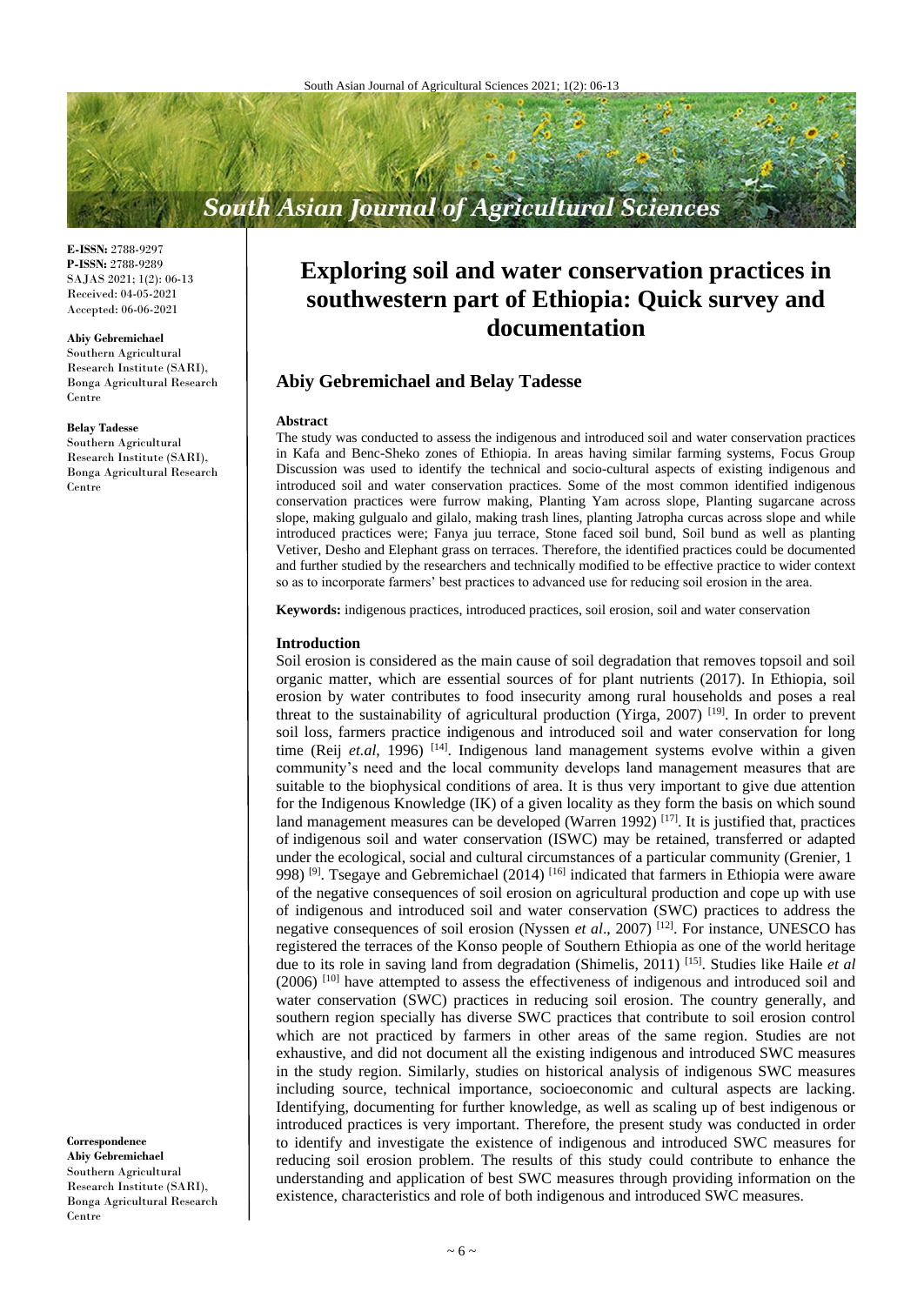## **Materials and Method Description of the study area**

The survey was done in kafa and Bench Maji zones located at southwestern part of Ethiopia. Bench Maji is located at latitude of 6.744 Degrees North and longitude of 35.605

East while Kafa is located at latitude of 7.493 Degrees North and longitude of 35.935 Degrees East. Based on the recent available census (CSA, 2007), Bench Maji zones had an estimated population of 652,531 while Kafa zone has estimated population of 874,716. Topographical the area dominated by undulating terrain and sloppy landscape. The temperature of 15.1  $\degree$ C to 27.5  $\degree$ C, 10.1  $\degree$ C to 27.5  $\degree$ C;

rainfall of 400 to 2000mm and 1001 to 2200mm and elevation of 500to 2500masl and 501 to 3500masl are recorded or reported at Bench Maji and Kafa respectively. Agro-ecologically, both zones have Lowland, Midland, and Highland. The areas are endowed with natural forest contributing to livelihood of people in the area. The area is rich in perennial crops such as Enset, taro, Coffee and sugarcane. Cereal crops such as maize, Sorghum, teff, wheat, barley, faba bean etc are widely cultivated in the areas. Dominantly available soil type of the area is Nitosols (BoFED, 2004) [6] .



**Fig 1:** Study area map

## **Method of data collection**

Participatory methods including focus group discussion (FGD), key informant interview, field observation by transect walk and personal communication were used. In addition, published and unpublished documents and reports were used as secondary sources of information.

## **Focus group discussion**

Focus Group Discussion (FGD) was undertaken with zone and district level experts from multidisciplinary teams from different departments. Having detail information about all districts, grouping of districts was done based on its agro ecologies and presence of indigenous and introduced soil and water conservation practices. Accordingly, similar trend was used at districts level to select representative kebeles. The selection of rural kebele was based on the existence of indigenous and introduced soil and water conservation practices. The size of 15-20 FGD members per kebele was used. The composition of FGD comprises of Men, Women, Youth and Elders who have the experience in the farming.

## **Field observation and informant interview**

Participatory field observation was done to observe the existence and effectiveness of indigenous and introduced SWC measures to know its role in controlling soil erosion. During field observation, interviews with individual farmers who implement the conservation practice using open ended questionnaires in order to record the characteristics of the identified SWC measures. Key informant interview at zonal

to kebele level was done with administrators, experts and elder farmers. Farmer selection at kebele was purposively based on availability of representative indigenous or introduced soil and water conservation techniques on their farm. The data was collected from Bench Maji (Semen Bench, Shey Bench and Gurafarda districts) from which two kebels with similar farming system were selected from each districts) and Kafa (Chena, Gimbo and Bita districts where two kebeles were selected from each districts). Since this research type is under descriptive research category, its analysis will more focus on qualitative description of the observed SWC practices which will be documented for future study. Therefore, data analysis was done more with qualitative description as well as explanation with pictures of the practices.

#### **Results and Discussion**

# **Existing Indigenous Soil and Water Conservation (ISWC) practices**

Although indigenous SWC measures are attached to a given culture and agro-ecosystem, farmers in the study area use indigenous soil and water conservation measures to prevent land degradation. The results demonstrated that the implemented indigenous conservation measures could support to reduce soil erosion or enhance soil moisture or both. Some common important ISWC practices observed in different parts of the study sites is presented below.

In the Kefa and benchmaji zones, practices such as Yam planting as root crop, Furrow making, Trash line, making a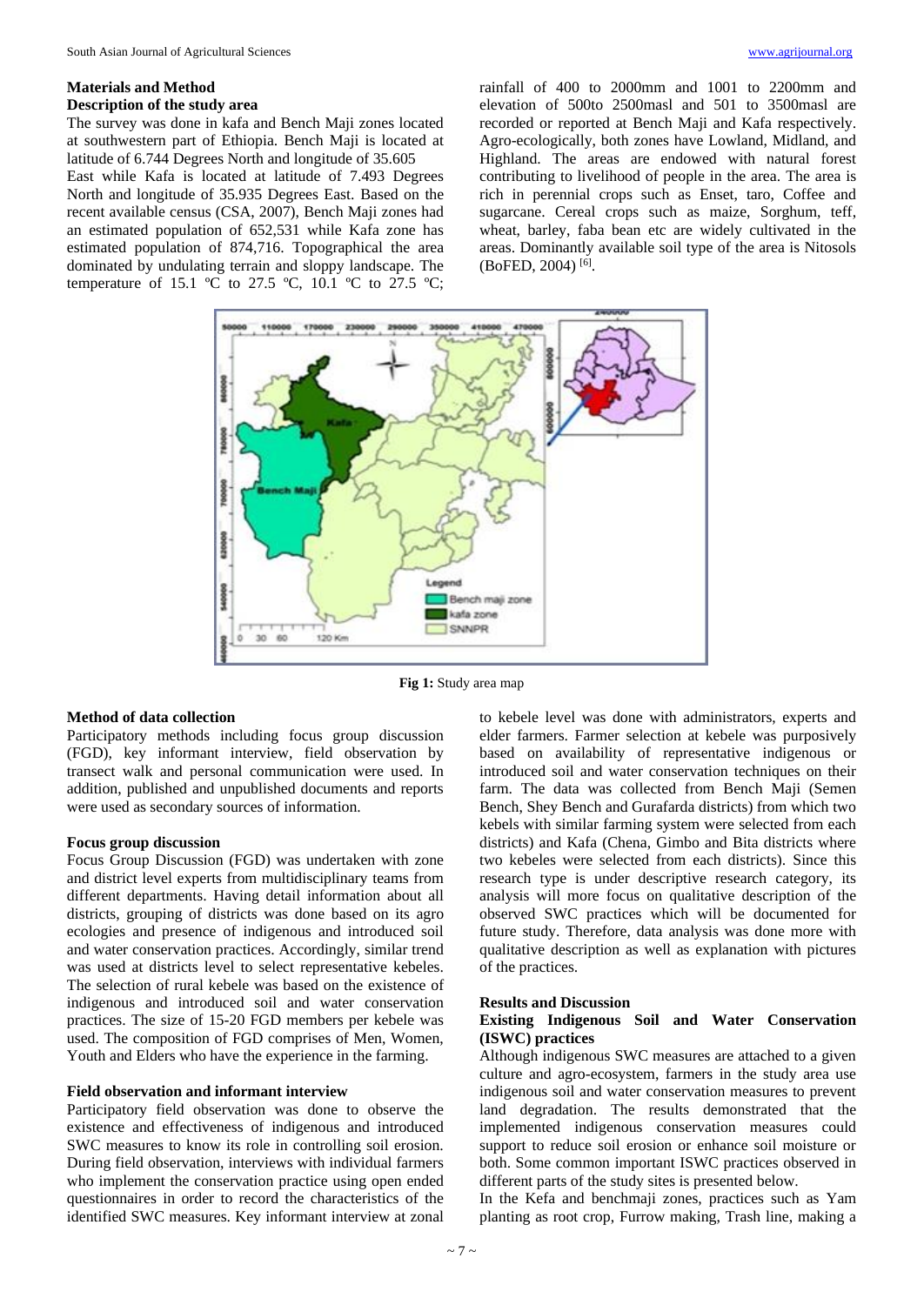clot of soil across slope (*Gulgualo*), Zero tillage on slope lands and Bananas across the slope were observed. The existence of these practices in other parts of the country is also reported in the findings of Ali and Surur (2012)<sup>[3]</sup>. The characteristics of some observed indigenous conservation measures are summarized in (Table 1). Details of observed indigenous SWC practices have shown below:

**Table 1:** Dimensions of identified indigenous soil and water conservation practices (ISWC)

| <b>Identified ISWC practice</b>               | Available  | <b>Average dimension</b> |             |             |             |
|-----------------------------------------------|------------|--------------------------|-------------|-------------|-------------|
|                                               |            | Length $(m)$             | Width (m)   | Height (cm) | Spacing (m) |
| Yam planting as root crop                     | Bench maji | As interest              | 1.0         | 50          | 4m          |
| Furrow making                                 | Kafa       | 20                       | 0.25        | 30          | 6           |
| Trash line                                    | Both zones | $15-20$                  | 0.20        | 25          | 8           |
| Making a clot of soil across slope (Gulgualo) | Both zones | 15                       | 0.20        | 30          |             |
| Zero tillage slope lands                      | Benchmaji  |                          |             |             |             |
| Banana across the slope                       | Both zones |                          |             |             | 12          |
| Sugarcane across slope                        | Benchmaji  |                          | $1.0 - 1.4$ |             | $3 - 5$     |
| Gulgualo                                      | Both zones | Furrow length            | $0.3 - 0.5$ |             | $4-6$       |
| Gillalo                                       | Both zones | Furrow length            | $0.3 - 0.5$ |             | $4-6$       |

According to the Table 1, the spacing between two consecutive erosion prevention practices is narrow (3m-8m) to prevent generation of erosion by water except the case of banana plantation with 12m spacing. The planting practice of *Yam* root crop requires height of bund to be 50cm and width of 1.0m which indicate good condition to conserve soil and water/moisture. The details of practices are explained below. Farmers in Bench Maji area plant Yam as root crop on steep slope with average spacing between rows 4m and width of bund prepared during planting is 1.0m with the height of 0.50m. Spacing between two rows can be used for other crops since it will be run-on area for dry season moisture harvesting. It is suggested by Willcocks and Twomlow  $(1993)$ <sup>[18]</sup> that, crops can get benefit from moisture stored in the adjacent structures.

**Contour farming:** Farmers practice contour farming on farm lands located in steep slope to minimize the negative impacts of erosion on cereal and root crop production. Farmers usually integrate contour farming with other physical SWC measures.

**Furrow making (locally called** *boie***):** Furrow making (local name = *boie*): Farmers make furrow (channel) with undefined interval after last tillage and during sowing time (Figure2). The furrow collects eroded soil from above furrow interval (catchment). As it has no determined

spacing (interval) design, the furrow was full of soil deposit soon or empty throughout season.



**Fig 2:** Furrow making

**Trash line:** Trash is residue of crop or rubbish in the farmland. The name trash line stands for laying trash on contour line (Figure 3). It is applied with given interval on contour line. The trash decomposes for the coming season and its decomposition is used as good fertile soil for the coming season. Like furrow making, the trash line spacing is under-designed or overdesigned and therefore, it may or may not control soil erosion.



**Fig 3:** Trash line with variable spacing between rows (farmer interest-basis)

*Gulgualo* **(Making a clot of soil across the slope):** Farmers put undisturbed clot of soil mass across slope in the field during crop sowing (Figure 4). These soil masses were thought to obstruct germination of seed if they are left in the

field as they are. Thus, they pick them from field and put on contour line to use it for soil erosion control which has additional role of erosion control.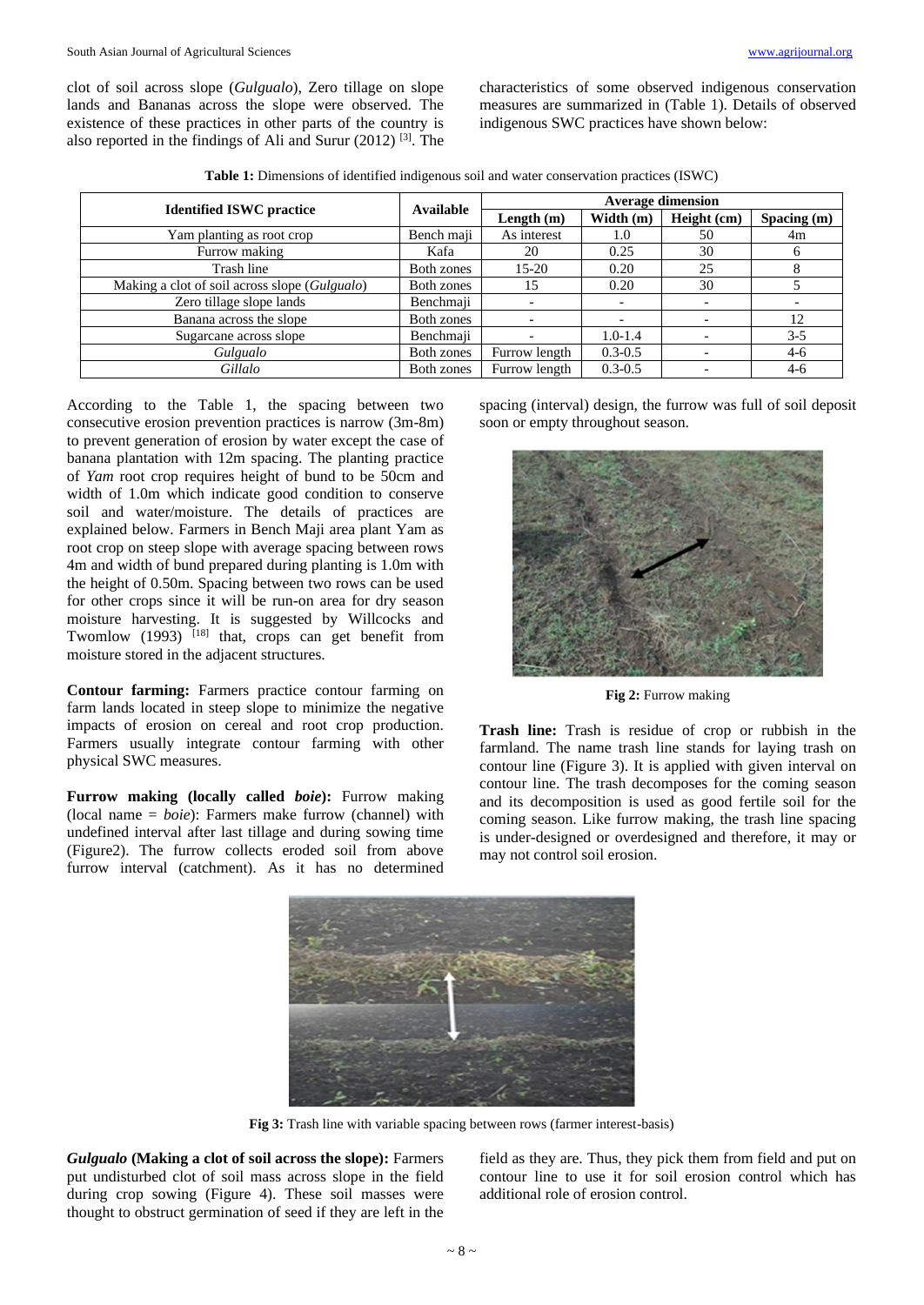

**Fig 4:** *Gulgualo* practice for teff planting with no defined dimension (interval spacing)

**Planting strip of Jatropha crucason slope land:** Farmers especially in Kafa zone Gimbo district Shomba kebele use Jatropha cuttings on slope land as barrier to reduce slope length so as to control soil erosion as shown in (Figure 5). The length of cutting was adjusted to prevent obstruction to tillage/cultivation/ using oxen.



**Fig 5:** Jatropha planted to control soil erosion from slope land

**Residue management:** Both study zones specifically Kafa zone practice residue leaving after harvesting. It is a practice of leaving crop residue especially cereal crops randomly on the farmland after crop is harvested. It helps to prevent the soil from rain drop impact so that it controls soil erosion. Although it was not applied based on scientific way, it has its role indigenously to save soil from erosion. In addition, it can reduce evaporation of soil moisture by regulating soil temperature.

**Strip cropping:** It is also practiced in all study areas by cultivating the strip of a similar crop at least with 10-meterwide space but not limited length of strip. Most of the observed farmers in the study area have a strip of two or more crops planted at the same time in each farmland. One strip having short duration and the other long; one with short height and the other long height. The difference in strip can help to reduce erosion like strip of millet with maize

**Planting Banana or Enset across the slope:** In the study area, farmers plant banana across the slope to reduce length and runoff velocity and soil erosion. It has economic benefit to them as cash crop too. However, it is practiced around homestead only than farther plots from home. Use of these plants during drought period for source of food and cash is common in the practice. The practice has potential to stabilize bunds as well as to obstruct soil erosion (Figure 6).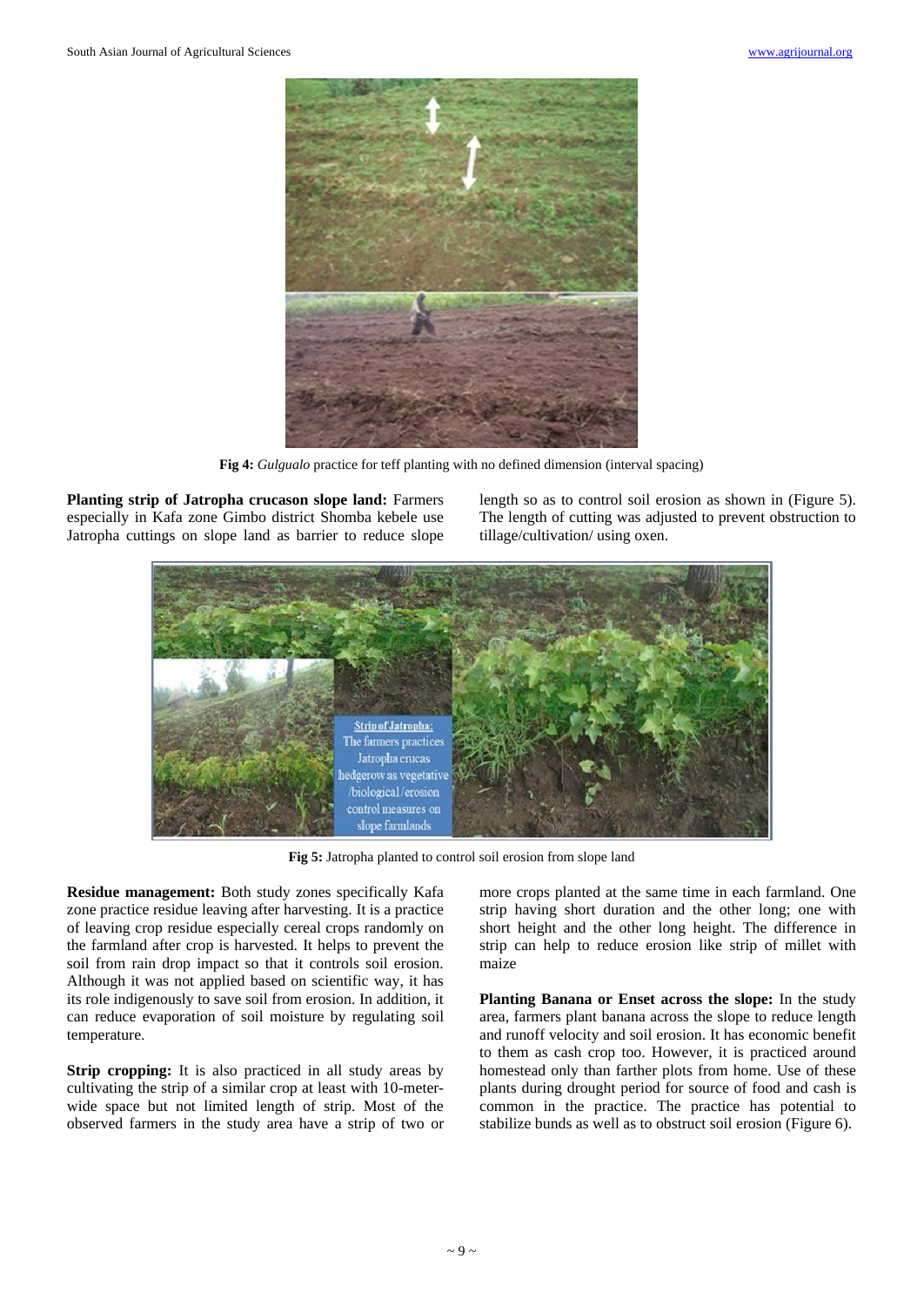

**Fig 6:** Banana rows (left) and Enset rows (right) planted across the slope

**Planting sugar cane on steep slope:** Farmers in the zone especially in Bench Maji zone usually plant sugarcane in steep slopes (>45%) by arranging with strip other crops; i.e., they practice mixed cropping or intercropping with yam row, maize or/and coffee (Figure 7). This practice is slope land farming mainly attributed to the shortage of land and

increasing population as well as the need to satisfy the demand of household food security. In addition to preventing soil erosion from steep slopes, it can be also justified as diversified cropping to reduce the risk of crop failure due to climate change or disease occurrence.



**Fig 7:** Planting sugarcane on steep slope (>45% slope) intercropped with Yam

**Yam planting practice on steep slope:** Yam (locally called *kechi*) is root crop dominantly practiced in Bench Maji zone as shown in (Figure 8). According to famers, farmlands with steep slopes are more favorable to practice yam planting than farmlands with gentle slope. This is due to the requirement of soil mass from upper part of the plant to be placed on plant root as soil bund. If level land is used, the earthling on plant root will be in challenge. The agricultural practice associated with the planting of yam serves as soil erosion control structure, and supports to convert sloppy lands to productive land with minimum soil erosion. According to Assefa and Bork, 2014)  $[4]$ , the significance and importance of indigenous terraces is beyond their advantage on land productivity and economic role. The

practice also facilitates intercropping system since the companion land will have moisture conserved by yam plantation as well as reduced erosion from slope land. It is clear that, without construction of conservation measure, steep slope cannot be used for crop production. This Yam practice solves the issue. However its role in conservation is not taken in to consideration except its food value. According to Admassie, (2000) <sup>[1]</sup> soil erosion and land degradation is continued to be a serious problem in Ethiopia due to missing consideration of local conservation and farming practice and in many cases the planning and implementation strategy did not fit with traditional methods and does not considered local agro-ecological and socioeconomic variations too.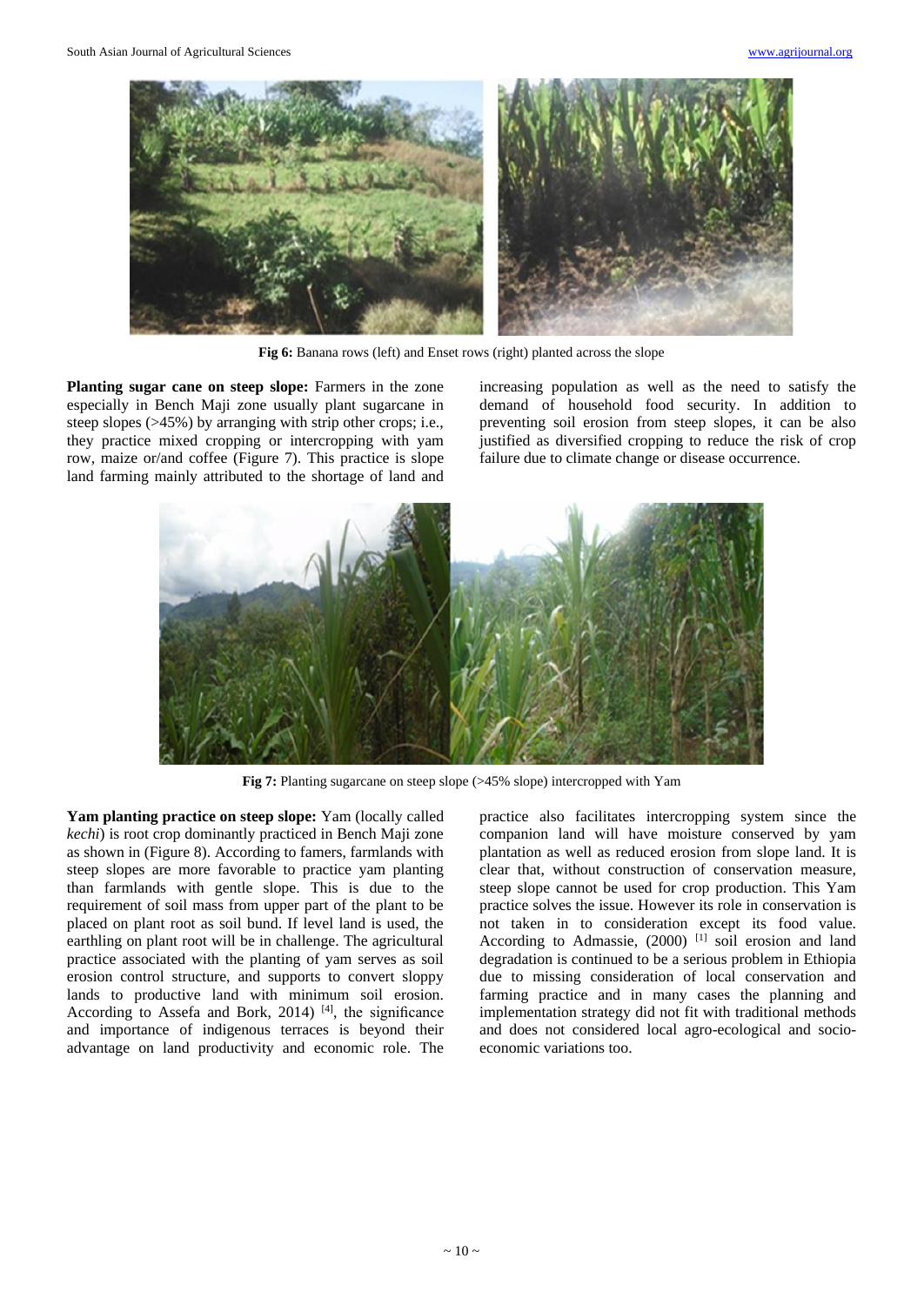

**Fig 8:** Yam planting practice on steep slope with variable spacing between rows

**Intercropping with Yam (***kechi***) on slope land:** Farmers in Bench Maji zone practice different intercropping systems with yam specially, like taro with yam (*kechi*) as well as maize with yam (*kechi*)or both mixed cropping as shown in (Figure 9). In this zone, there is a practice of coffee

intercropping with taro or/and ginger as observed in semen bench districts Woshikin kebele. Intercropping systems control soil erosion by preventing rain drops impact due to barriers or cover crops than bare soil.



**Fig 9:** Intercropping maize with Yam *(kechi)* and taro with yam on slope land

# **Existing Introduced Soil and Water Conservation (ISWC) practices**

**Soil (stone) bund:** It is an embankment or ridge built across a slope along the contour. Soil bunds are made of soil or mud (Figure 10). On moderately sloping areas the farmers construct the soil bunds for erosion control. On steep eroded bare lands stone terraces are most used structures in study area. In the study area, farmers use both soil bund and stone bund to prevent soil erosion. However the challenging question was still raised by farmers that there is land loss due to construction and embankment so that much land is left untilled. This problem can be solved by use or planting of multi-purpose grasses or perennial crops on the bund. Different researchers (Herweg and Ludi 1999 [11]; Admassie

2000 [1]; Alemneh 2003 [2]; Bewket 2007 [5]; Dessie and Carl 2008 [8]) explained that the main driving factor for failure of the soil and water conservation programs is top-down approach which disregards farmers' best practice and their indigenous knowledge. Therefore, the bottom up approach that considers the lessons drawn from the success stories of indigenous soil water conservation measures and success of farmers on SWC practices should be part of planning. Conservation structures including soil (stone) bunds, fanya juu and water ways benefit farmers in their farming and grazing plots as effective and efficient option in soil fertility rehabilitation, increasing productivity and decreasing magnitude of erosion (Ali and Surur, 2012) [3]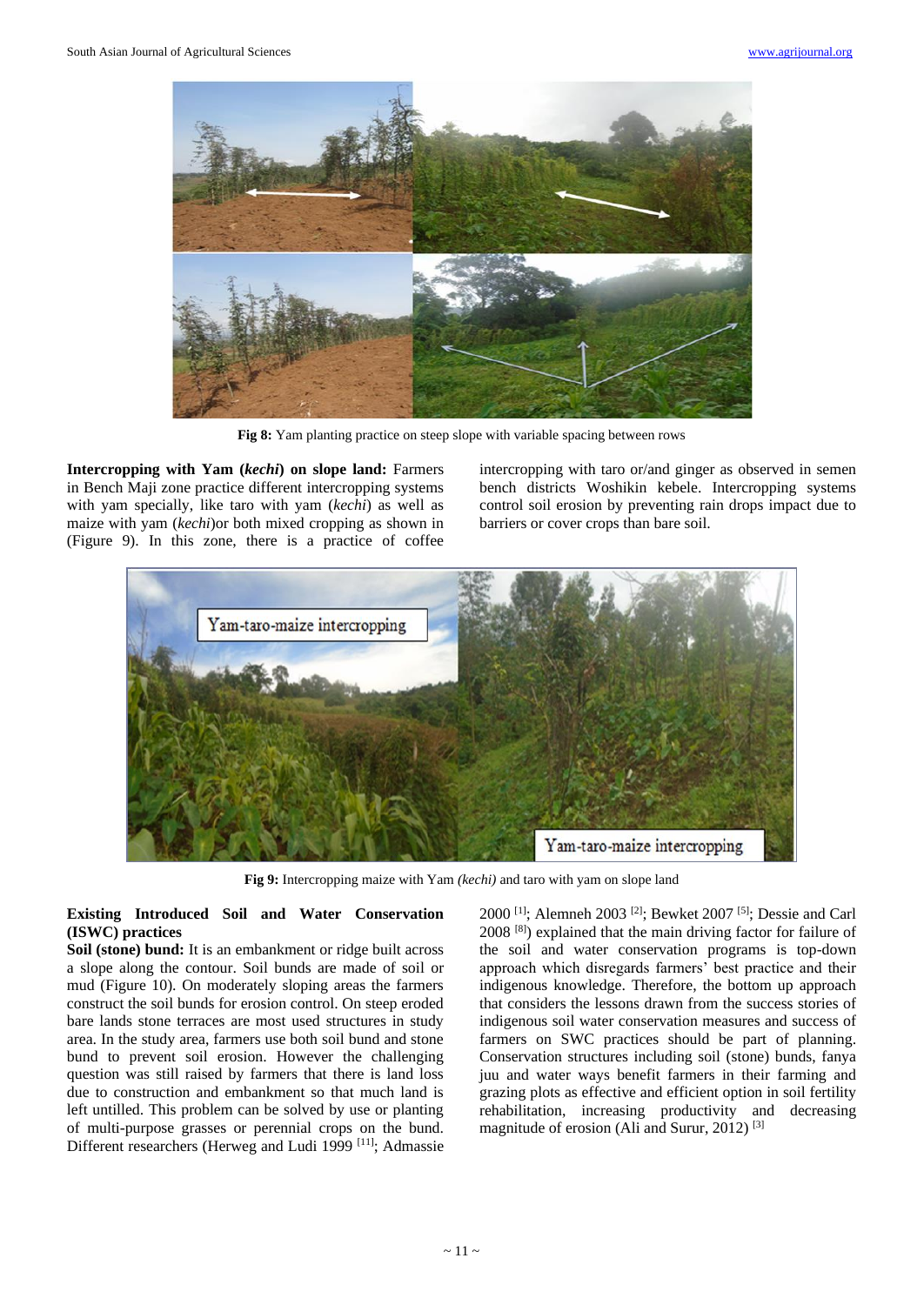

**Fig 10:** Soil bund after one years of construction

**Cut off drains in the cultivated field during sowing:** Cut off drain is one of the physical structures constructed by digging the soil deep in order to divert the runoff before reaching the farmland. The farmer constructed such structures to prevent loss of fertilizer and soil due to excessive run–off coming from uplands just after sowing. Additionally, it helps them to dispose the excess water for the field. However, according to farmers' opinion, through time most of these structures are accelerating soil erosion. This may be due to under-design or over-design problem.

**Fanya juu terrace:** Fanya juu terraces, an improved SWC structures, are made by digging a trench and throwing the soil uphill to form an embankment and over time creates sloping bench-like terraces. Farmers use these structures on their fields to reduce soil erosion though it is assumed to be labor consuming activity.

**Planting grasses with or without soil bund:** In the study area farmers planting grass such as (vetiver, desho and elephant grasses) across slope as grass strip to reduces slope length and run off velocity,so that it reduces soil erosion and increases ground water recharge.



**Fig 11:** Soil bund stabilized with grass

**Characterization of identified indigenous and introduced soil and water conservation practices** During field survey and observation different introduced soil and water conservation practices were identified and characterized by measuring their length, width, height and space between two structures.

| <b>SWC</b> practices                 | Average length $(m)$ | Average width $(cm)$ | Average height (cm) | Average spacing $(m)$ |
|--------------------------------------|----------------------|----------------------|---------------------|-----------------------|
| Soil bund                            | 40                   |                      |                     |                       |
| Stone bund                           | 30                   |                      |                     |                       |
| Fanyajuu terrace                     | 3U                   |                      |                     |                       |
| Cut of drains                        | -60                  | 80                   | 60                  |                       |
| Planting forage grasses on soil bund | 4()                  |                      |                     |                       |

The result from Table 2 shows that, the average spacing of 8m, 7m, and 7m was obtained between two soil bund, stone bund and fanya juu respectively. However, average height of soil bund was better than stone bund which may be emanated from better stability in the case of stone bund. In addition, the advantage of stone bund was also observed with respect to taking less land size in terms of width of

bund (15cm) than 50cm in the case of soil bund and fanya juu terrace.

### **Conclusions and Recommendations**

The farmers in the southwestern part of Ethiopia had diversity of soil conservation practices whether it is introduced or indigenous. However, due to requirement of